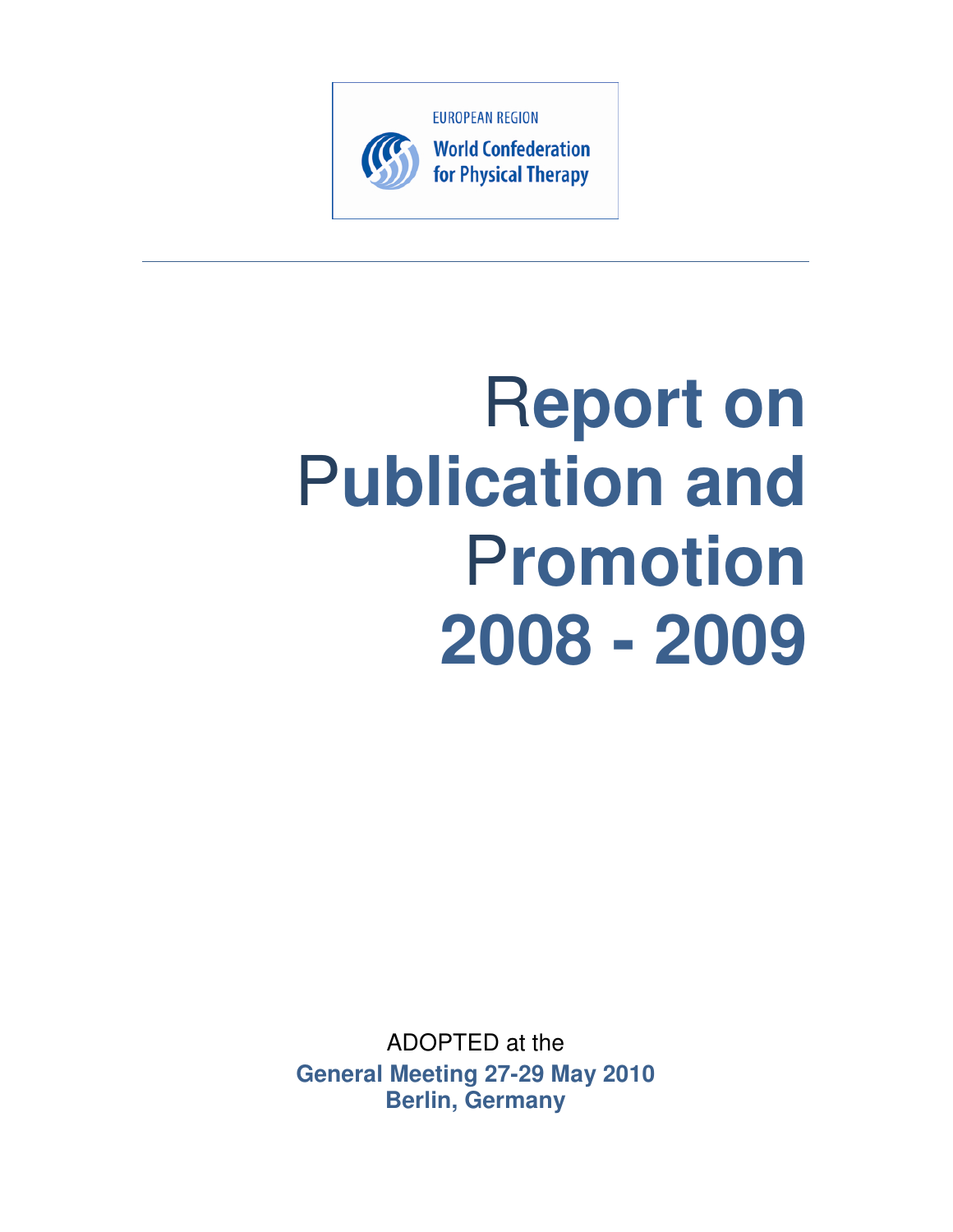## **REPORT ON PUBLICATION AND PROMOTION FOR THE YEARS 2008-2009**

#### **European Region of the World Confederation for Physical Therapy (WCPT)**

## **Introduction:**

The main objectives for Publication and Promotion during the period 2008/2009 were the development and presentation of the EU projects granted in the field of public health in the European Union. The achievement of the mandate from the 2008 General Meeting to create a foundation for the ER-WCPT Member Organisations and continue the representation and promotion of the Region through meetings and conferences.

## **Recommended activities 2008 GM**

- **1.** Collaboration with WCPT in the Development of its database
- **2.** Implementation and evaluation of the EU Health programmes
	- Back Pain
	- Staying clean
- **3.** Involvement of the Member Organisations and interactivity with them
- **4.** Further promotion of the Physiotherapy profession and of the European Region itself
- **5.** Update of the ER-WCPT website

## **PUBLICATION:**

#### **European Region Website**

During the period covered by this report, the Regional website has been improved in order to be better informing the Member Organisations, physiotherapists, stakeholders and public in general.

Namely the following actions have been taken:

- **1.** .Creation of a presentation about the ER-WCPT. The presentation had been created by the 2<sup>nd</sup> Vice Chairman, Roland Craps, approved by the EC and is available on: http://www.physio-europe.org/public/File/ER-WCPT%20Presentation.pdf
- **2.** Creation of a button named About Physiotherapy. The Maltese Association is thanked for offering the explanatory video posted on the ER-WCPT website.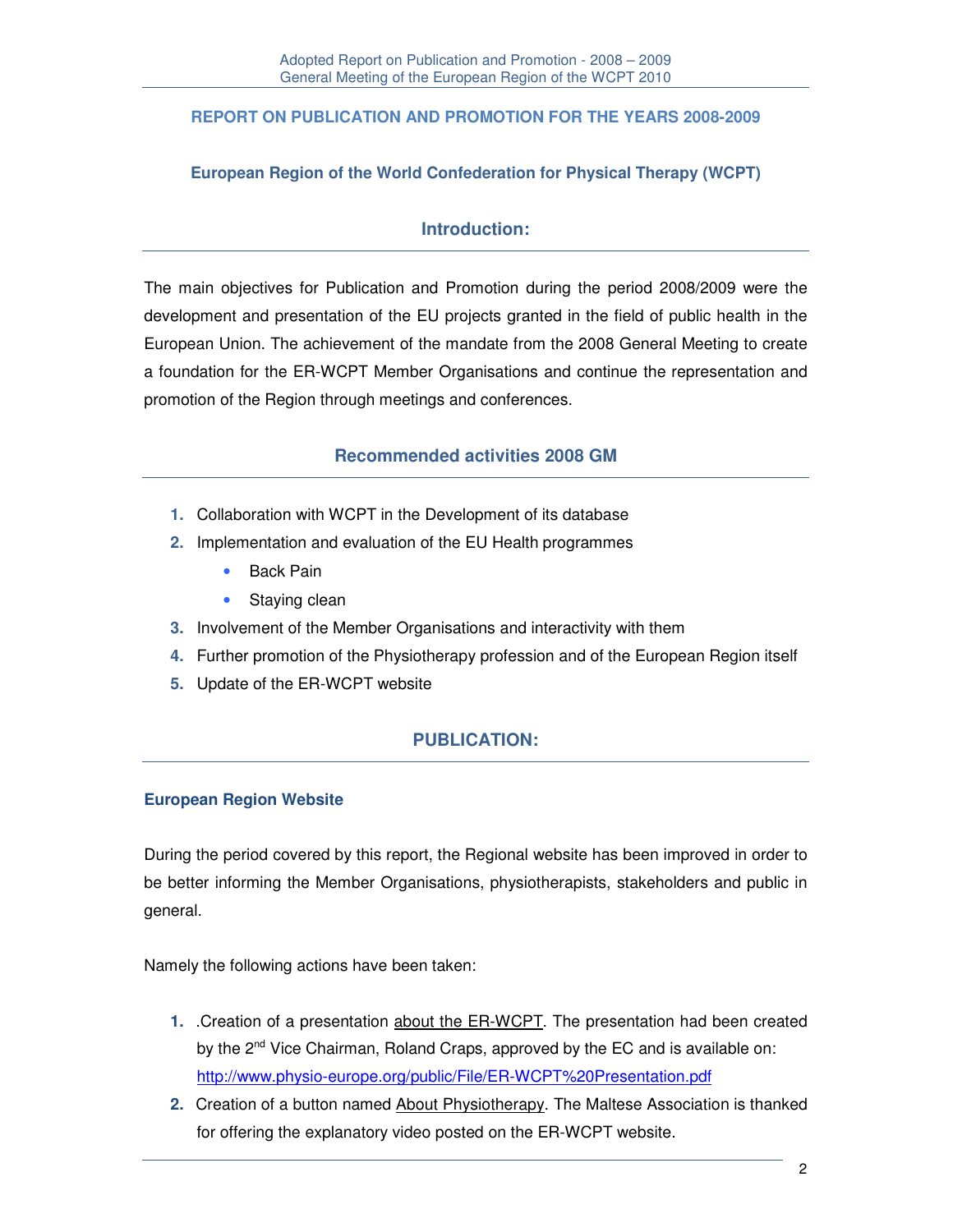- **3.** Creation of a button named Info4yourhealth with leaflets, promotional material and advertisement from the MOs. The material received is organised by categories and languages as follows.
	- Why a Physiotherapist?
	- Babies and children
	- Women's Health
	- The body and the Workplace
	- Sport and fitness
	- Smoking cessation
	- Search for topics of your interest (CSP publications)
- **4.** Creation of a button named EU Matters with the following structure and information:
	- Patients right in cross border healthcare
	- News from the EU
	- Internal Market Information System (IMI)
	- EU Health Forum
	- Common Platform
	- E-health

At this point I would also like to note the reorganisation for better understanding of the Migration button including an update of the information from MOs on national migration procedures.

**5.** Creation of a button named Congresses with information from the two previous Education Congresses (Estoril 2004 and Stockholm 2008), and also announcing the next congress planed to be held in Wien in 2012.

During the next term, the Website, as a communication tool will be constantly updated and improved.

The Executive Committee would like to thank the German Association for its support to the website update offering free of charge its webmaster.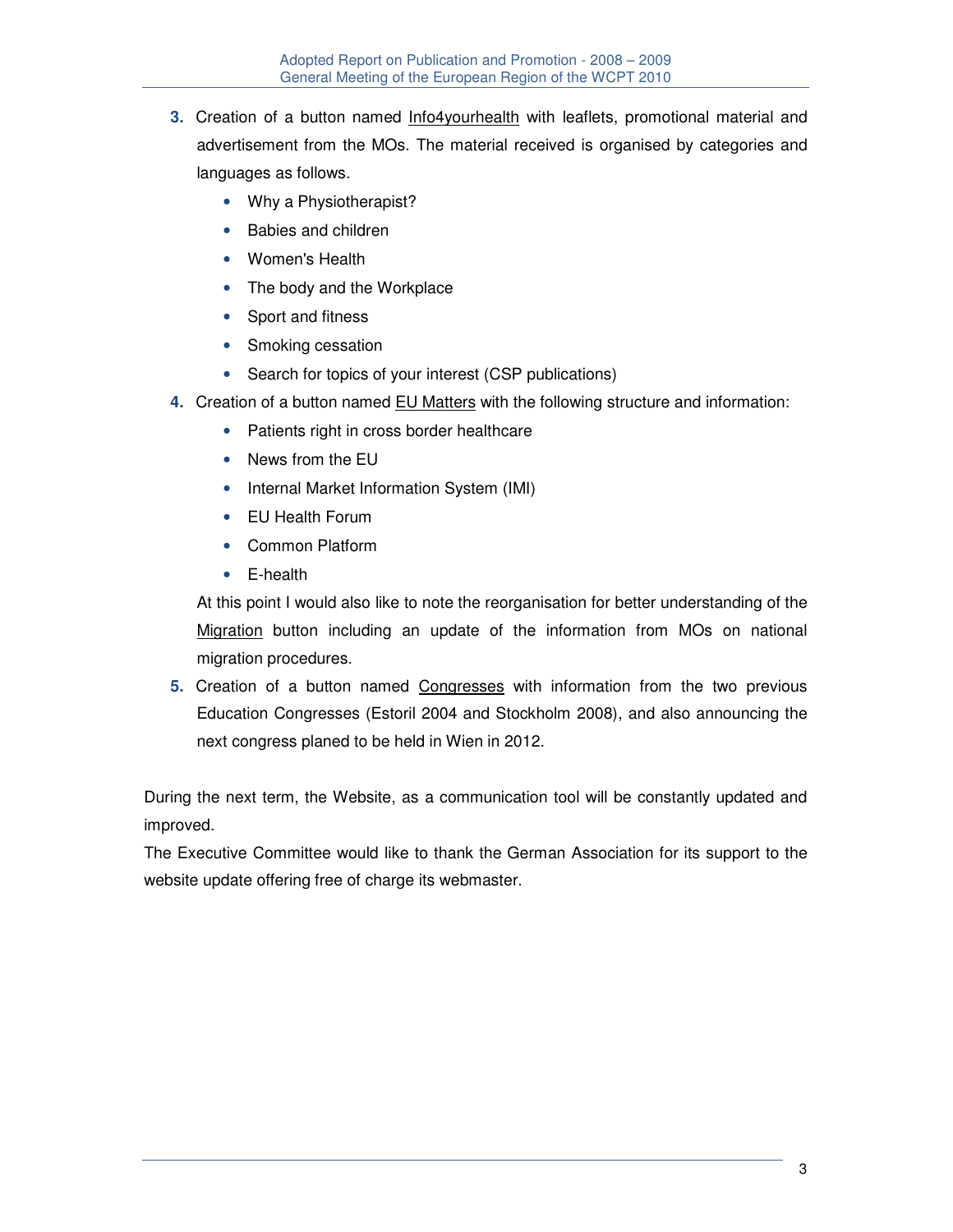## **PROMOTION:**

# **Participation in meetings Public Health Programmes Foundation**

### **A. Participation in meetings**

Members of the Executive Committee and the General Secretary have attended several meetings and conferences on behalf of the European Region. These include national physiotherapy conferences and also meetings of other health care groups such as

- WHO Europe Committee Meeting, on an annual basis.
- European Commission DG Internal Market and DG Health and the European Parliament, regarding, the following matters:
	- Directive on Recognition of Professional Qualifications;
	- Internal Market Information (IMI) Patients right on cross border.
	- EU Health Strategies.
- European Health Forum EHF
- European Public Health Alliance EPHA
- European Health Professionals Associations
- 6th International Guidelines International Network (GIN) Conference

Further information on the above mentioned meetings is covered in the Chairman, EU and PI WG reports

The European Region of the WCPT had also contacts and meetings with the following Health Professionals associations:

- Standing Committee of European Doctors (CPME),
- Dental Liaison Committee of the EU (DLC),
- European Midwives Association (EMA),
- Standing Committee of Nurses of the EU (PCN),
- Pharmaceutical Group of the European Union (PGEU),
- European Union of Medical Specialists (UEMS),
- European Health Management Association (EHMA)
- European Federation of Public Service Unions (EPSU).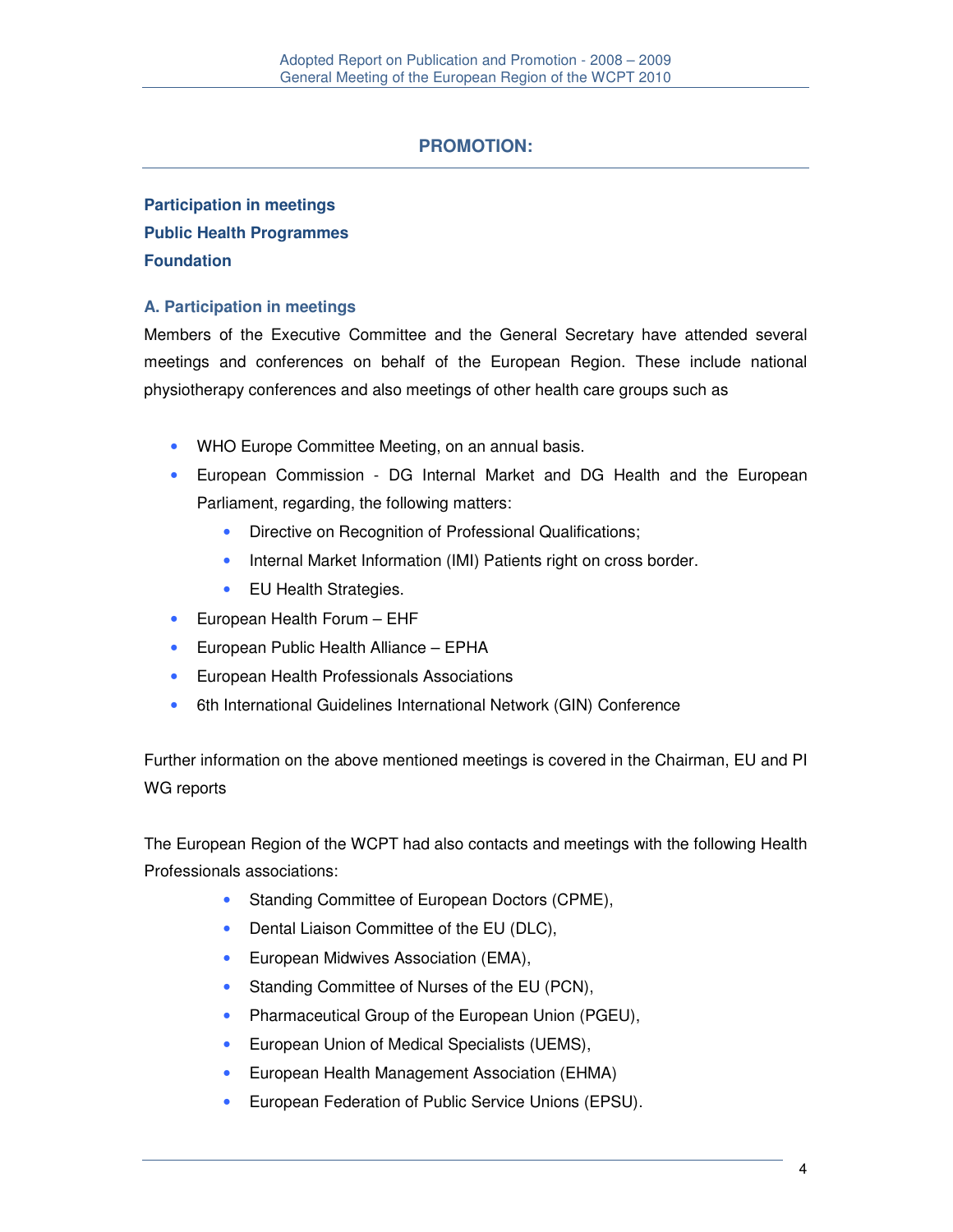#### **B. Involvement in Public Health Programmes**

The Region presented the results of the EU granted projects: "Pain in the Back" - Avoiding back pain in children and teenagers" and "Staying Clean - A Guided Exercise Programme for Stopping Smoking" on 21 – 24 April 2009, at the European Parliament in Strasbourg, France.

At the exhibition, leaflets and CDs containing the projects, information from the ER-WCPT, and material were distributed on health promotion and prevention from the following organisations. Austria, Denmark, Germany, Ireland, Norway, Spain and the United Kingdom

The Executive Committee and the colleagues from the Professional WG, Education WG and Member Organisations were at the exhibition presenting the projects, advising and informing about Physiotherapy.

A final report on the EU Projects development was also presented to the EU Commission as requested in the grant's contract.

#### **C. Foundation**

Following the mandate from the 2008 GM held in Athens, the creation of a foundation of the ER-WCPT named: **European Foundation for Physiotherapy and Physical Activity of the European Region of the World Confederation for Physical Therapy** or, abbreviated **European Foundation for Physiotherapy and Physical Activity** (EFPPA) has started.

During the period 2008 - 2010 the ER-WCPT Executive Committee has been working on its statutes and the ER-WCPT Member Organisations have been invited to submit a mandate to be part of the foundation Special committee.

At the current time the following ER-WCPT MOs are listed as Founders: Austria, Belgium, Bulgaria, Croatia, Cyprus, Czech Republic, Denmark, Estonia, Finland, France, Germany, Greece, Iceland, Ireland, Italy, Lebanon, Luxembourg, Malta, Montenegro, Netherlands, Norway, Portugal, Spain, Sweden, Switzerland, Turkey and the United Kingdom.

Further information about the foundation would be presented to the MOs during the 2010 GM in a separate agenda point.